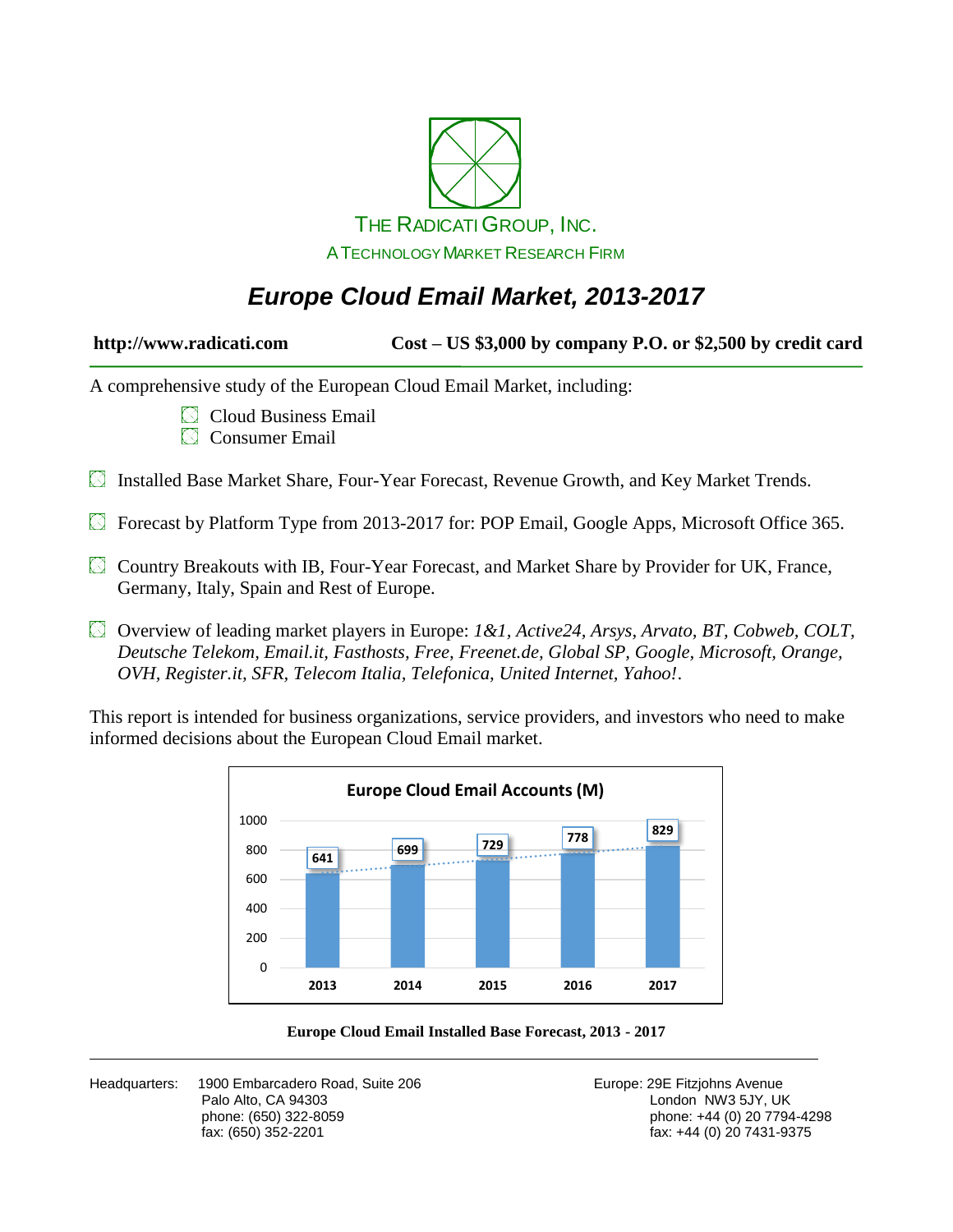## **TABLE OF CONTENTS**

| 1.3 EUROPE CLOUD BUSINESS EMAIL FORECAST BY PLATFORM TYPE13 |     |
|-------------------------------------------------------------|-----|
| 1.4 EUROPE CLOUD BUSINESS EMAIL BREAKOUT BY COUNTRY 15      |     |
|                                                             |     |
|                                                             |     |
|                                                             |     |
|                                                             |     |
|                                                             |     |
|                                                             |     |
|                                                             |     |
|                                                             |     |
|                                                             |     |
|                                                             |     |
|                                                             |     |
| CHAPTER TWO-OVERVIEW OF EUROPEAN CLOUD EMAIL PROVIDERS25    |     |
|                                                             |     |
|                                                             |     |
|                                                             |     |
|                                                             |     |
|                                                             |     |
|                                                             |     |
|                                                             |     |
|                                                             |     |
|                                                             |     |
|                                                             |     |
|                                                             |     |
|                                                             |     |
|                                                             | .33 |
|                                                             |     |
|                                                             |     |
|                                                             |     |
|                                                             |     |
|                                                             |     |
|                                                             |     |
|                                                             |     |
|                                                             |     |
|                                                             |     |
|                                                             |     |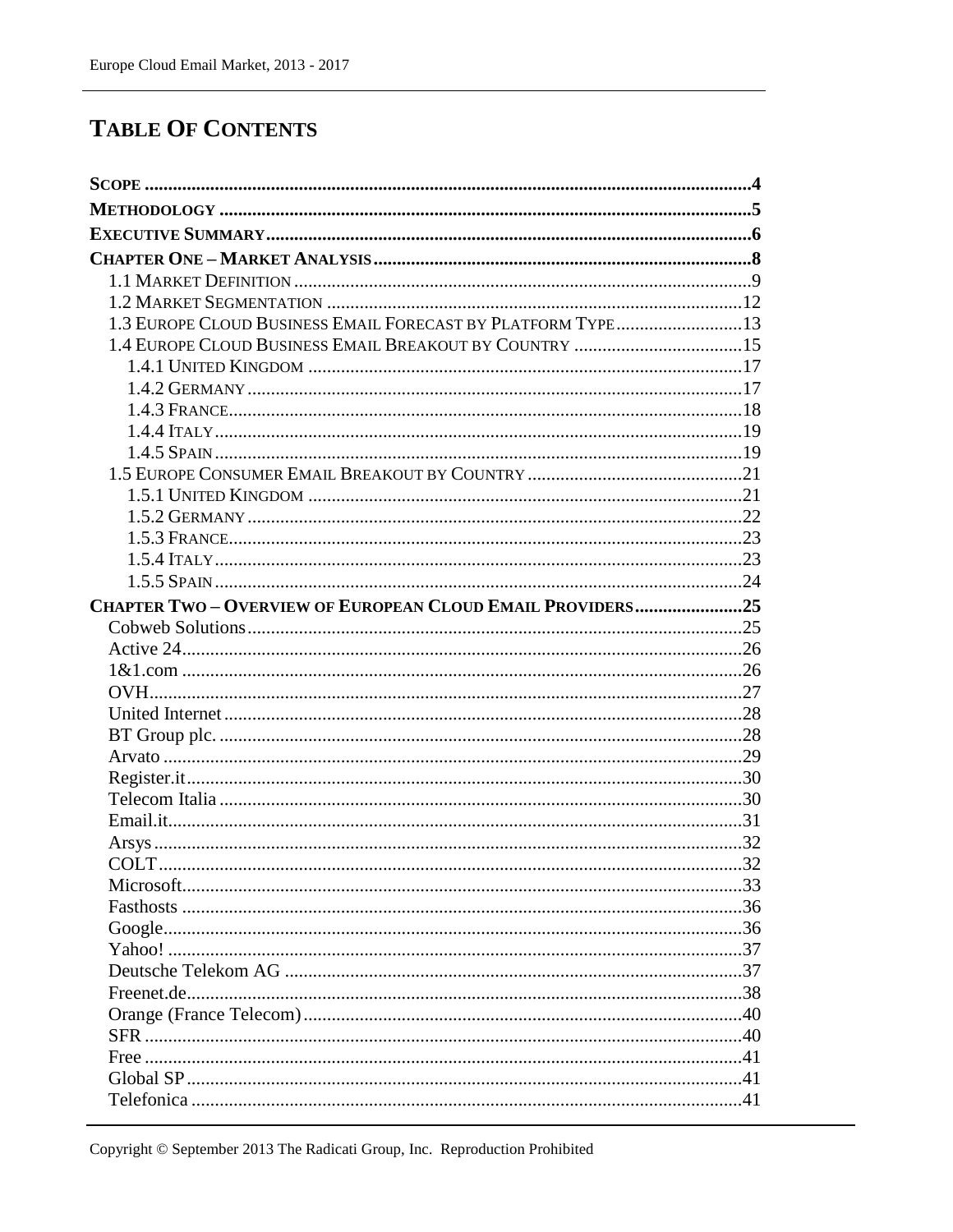## **LIST OF TABLES**

| Table 2: Worldwide On-Premise vs. Cloud Email Accounts Forecast (M), 2013-20179 |  |
|---------------------------------------------------------------------------------|--|
| Table 3: European On-Premise vs. Cloud Email Accounts Forecast, 2013-201710     |  |
| Table 4: Europe Cloud Business Email IB by Platform Type (M), 2013-201715       |  |
|                                                                                 |  |
| Table 6: UK Cloud Business Email Providers Market Share, 2013 17                |  |
| Table 7: Germany Cloud Business Email Providers Market Share, 201318            |  |
| Table 8: France Cloud Business Email Providers Market Share, 2013 18            |  |
| Table 9: Italy Cloud Business Email Providers Market Share, 201319              |  |
| Table 10: Spain Cloud Business Email Providers Market Share, 201320             |  |
|                                                                                 |  |
|                                                                                 |  |
|                                                                                 |  |
|                                                                                 |  |
|                                                                                 |  |
|                                                                                 |  |

## **About The Radicati Group, Inc.**

The Radicati Group is a leading technology research and advisory firm focused on all aspects of email, security, email archiving, regulatory compliance, wireless technologies, web services, instant messaging, unified communications, social networking, and more. The company provides both quantitative and qualitative information, including detailed market size, installed base and forecast information on a worldwide basis, as well as detailed country breakouts.

The Radicati Group works with corporate organizations to assist in the selection of the right products and technologies to support their business needs, as well as with vendors to define the best strategic direction for their products. We also work with investment firms on a worldwide basis to help identify new investment opportunities.

The Radicati Group, Inc. is headquartered in Palo Alto, CA, with offices in London, UK.

**ORDER FORM** *To order, please fill out the following form and return it to The Radicati Group at the address or fax shown on the front.*